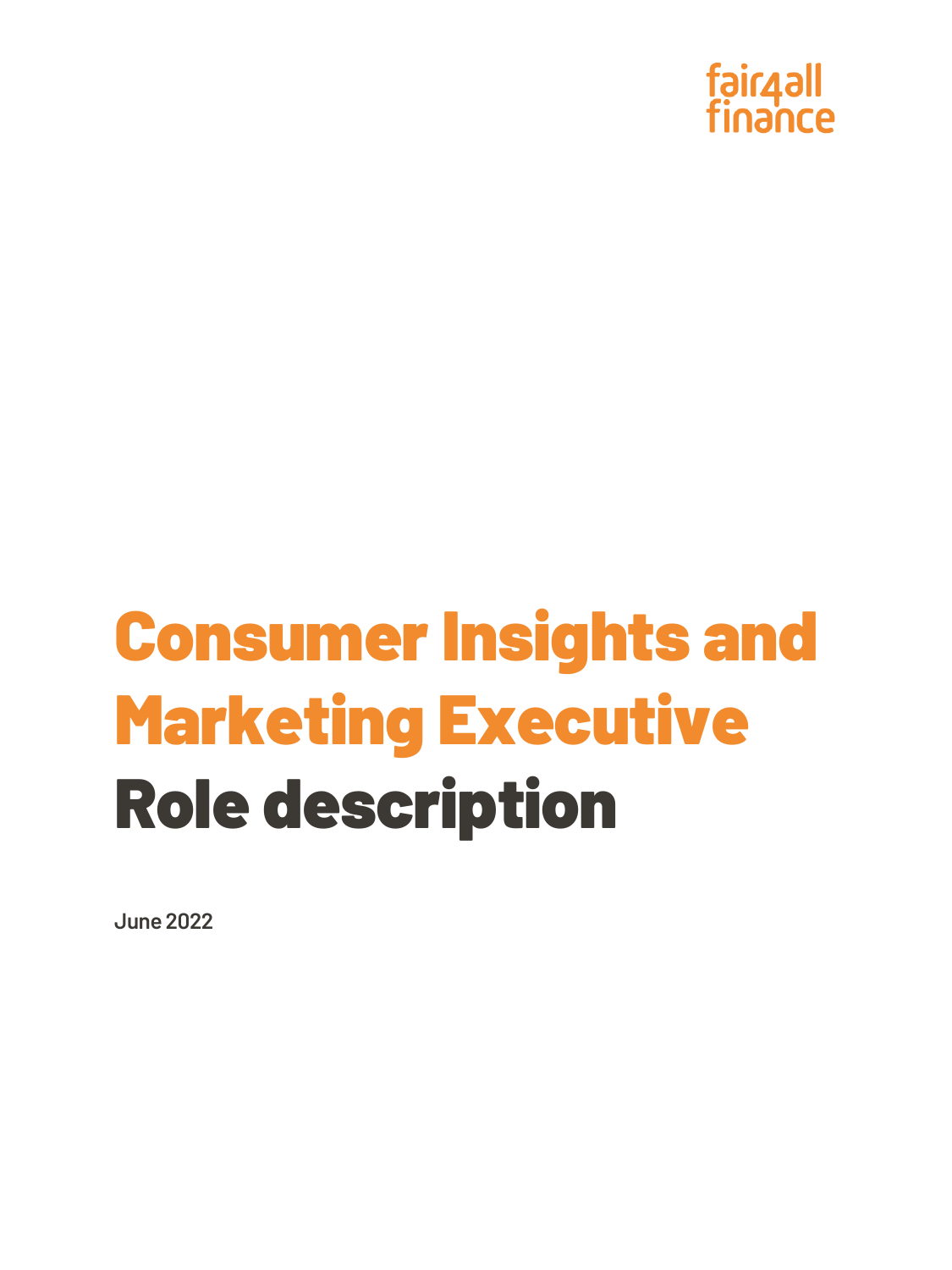

# **Introduction**

Thank you for considering our Consumer Insights and Marketing Executive role at Fair4All Finance. As we continue our exciting growth plans and begin to deliver on our ambitious goals, we are seeking a passionate and enthusiastic person with experience in delivering consumer insights projects and direct to consumer marketing activity to support our customer focused product and marketing design. Your work will have a direct impact on the lives of potentially millions of people who are living in vulnerable financial circumstances, building awareness of the organisations that can help them the most and supporting them design more effective marketing plans. During covid 11m people accumulated £25bn of debt and arrears for essentials – our work is focussed on helping those customers have better alternatives and more affordable credit.

In this role, you'll be managing our consumer insights projects, where the outputs are used to develop inclusive products and services for customers in financially vulnerable circumstances. This means you'll be passionate about understanding consumers and developing strategies to reach and serve them. Ideally, you'll also have experience in direct to consumer marketing activity, which could include supporting strategy development, supporting or leading marketing delivery or measuring marketing performance.

You'll support our efforts to grow access to affordable credit by working with lending organisations to identify and refine their marketing strategy and plans, and guide them to measure and improve their marketing performance, based on consumer understanding. You'll own relationships with a range of external agencies to ensure excellent service is provided to organisations in the community finance sector.

You will be joining a [talented and driven team](https://fair4allfinance.org.uk/about-fair4all#team) drawn from a range of backgrounds spanning CEO, Partner and Director roles within Financial Services institutions through to leaders in impact investing and social purpose organisations. The reach and influence of our team makes this an exciting place to work and enables us to engage important stakeholders at the highest levels.

We're working to create a fairer financial services system for all, and a core part of that is understanding people who are marginalised and excluded. Our team is no different, and we strongly encourage applications from members of minority groups and all sections of the community. We are passionate about inclusion and looking for someone who is prepared to work on a range of initiatives as we support development across the sector.

We have put together this job pack to give you some insight about us and what it is like to work here, as well as some understanding about this role and the skills and experience we are looking for.

We believe this is a hugely exciting opportunity for an experienced consumer insights and marketing professional who enjoys a diverse range of work and is seeking further development in their career. If this sounds like the role for you, please do get in touch!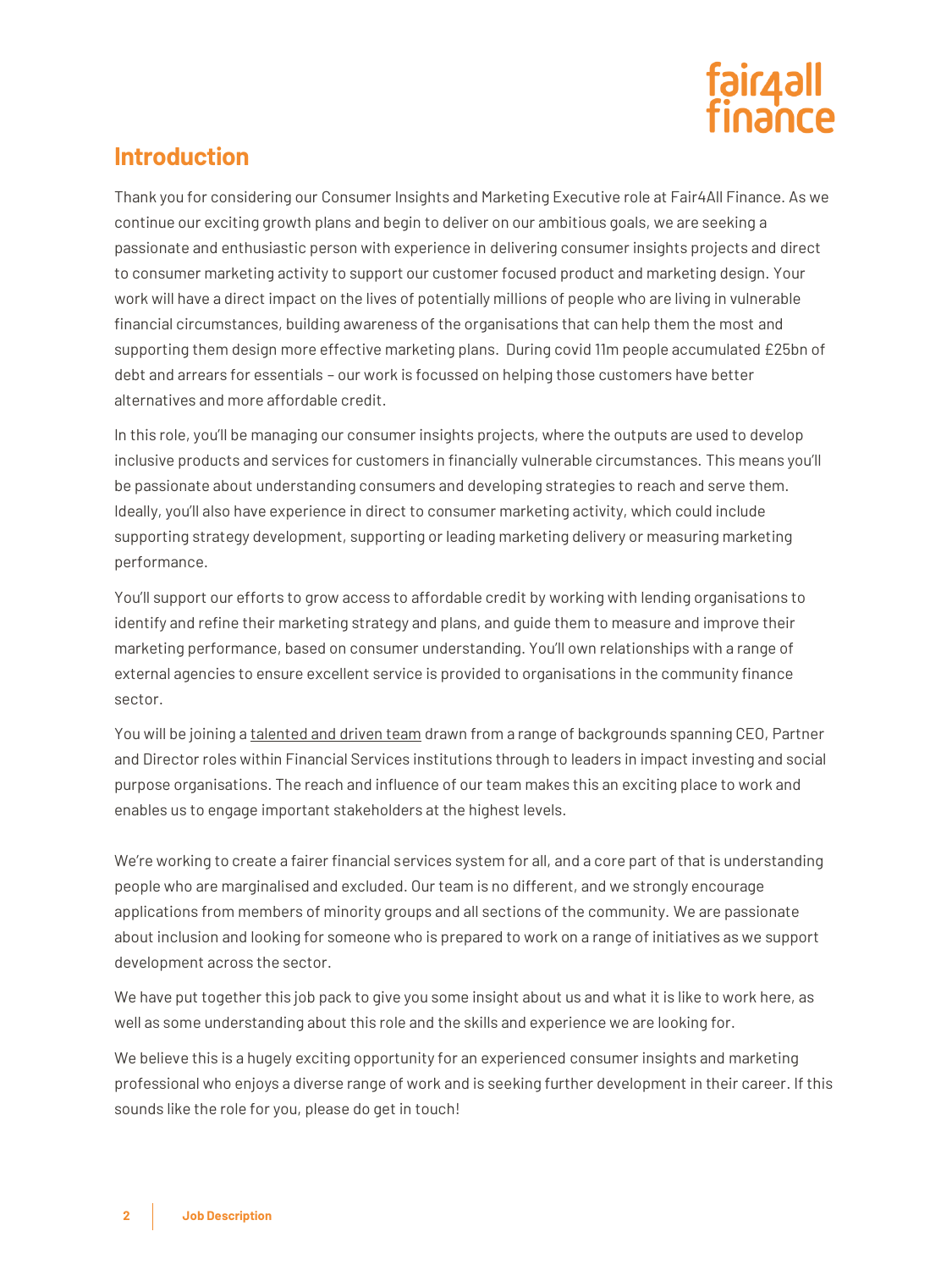

# **About Fair4All Finance**

**Fair4All Finance has been founded to increase the financial wellbeing of people in vulnerable circumstances by increasing access to fair, affordable and appropriate financial products and services.**

Fair4All Finance was established in 2019, in response to the government's commitment to allocate dormant assets money to financial inclusion initiatives.

**Our vision** is of a society where the long-term financial wellbeing of all people is supported by a fair and accessible financial sector.

**Our mission** is to increase the financial resilience of people in vulnerable circumstances by providing access to fair, affordable and appropriate financial products and services.

Our first focus area is improving access to affordable credit. Our aim is to build capacity in the affordable credit sector with a combination of financial support, capability development and ecosystem development programmes. We are committed to pursuing other innovations that meet the needs of people in vulnerable circumstances and will in the future be launching programmes on insurance and savings.

You can find further information on our latest activities and strategy [at our website.](https://fair4allfinance.org.uk/latest/)

# **Our values**

### **Fair**

We're impartial, open and rigorous in making sure our work has the right impact. We share a strong sense of fairness and we're determined to make the system work better for everyone.

### **Inclusive**

We value diversity and difference. We also recognise the financial system has a disproportionate impact on those excluded, so we'll work doubly hard to ensure their voices and insights are reflected in our team and inform our work.

### **Bold**

The problems we're tackling require bold solutions and we won't shy away from being radical. We're prepared to take considered risks in order to make a difference.

### **Compassionate**

We believe in treating everyone with dignity and respect, and we work with empathy to consider the needs of everyone we interact with. We take care in communicating the hard choices we'll inevitably have to make.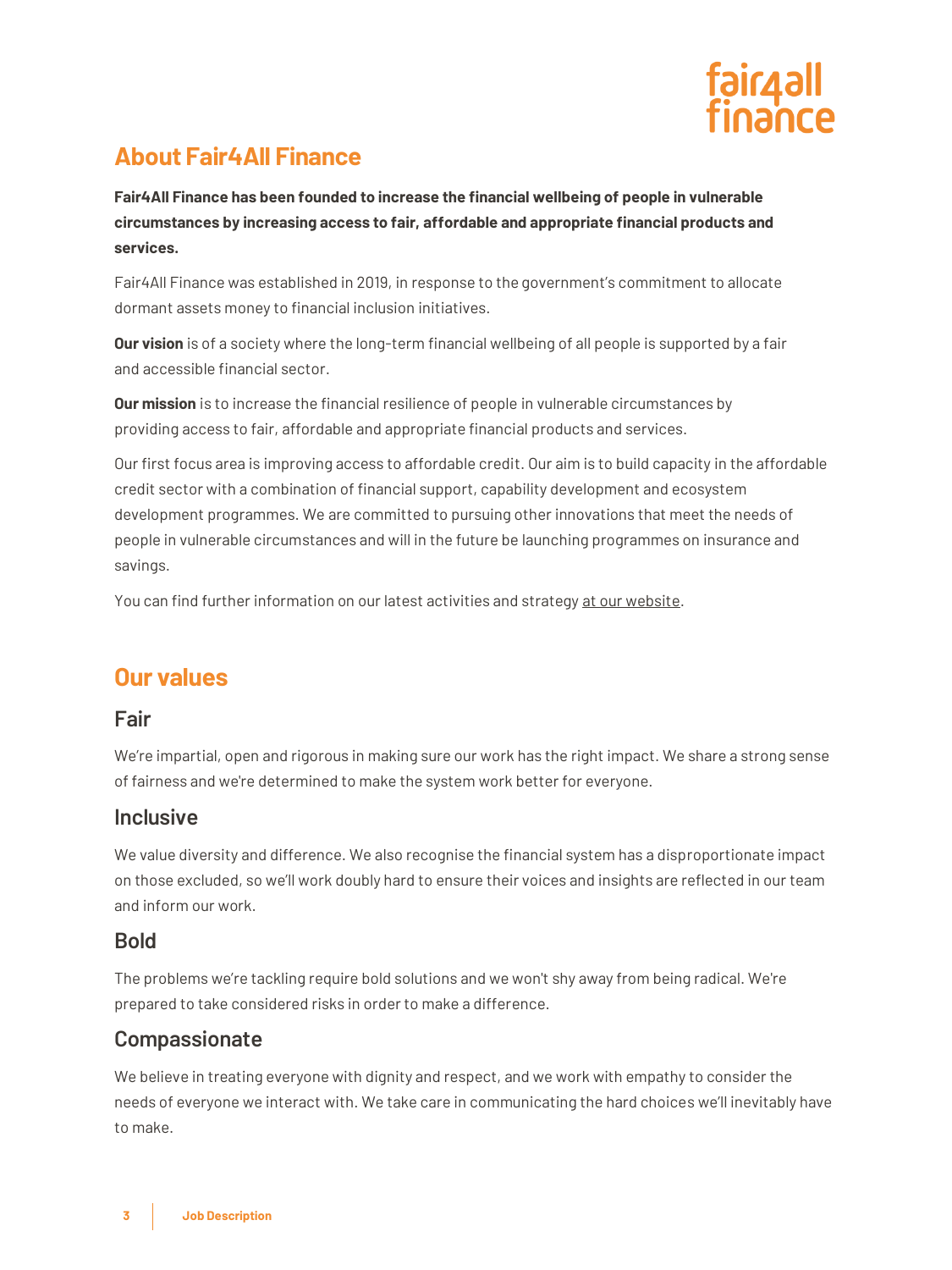

### **Collaborative**

We know we can't change the system on our own and we don't have all the answers. So we work in partnership with inspiring organisations as together we're stronger.

# **Our Benefits**

We know that thoughtful and progressive treatment of people in their work creates mutually positive benefits. To deliver on our ground-breaking work we need to have a team that can deliver outstanding work and our benefits strategy supports this goal.

We created a benefits package that enables a culture where people thrive and to:

- enable people to manage their time to maintain a healthy balance with a focus on outcomes rather than hours
- provide support for people to sustain their financial, physical, and mental health
- enable people at different life stages to support those they care for and give back to their communities

### **Financial security**

We believe that our financial benefits offering should enhance people's financial wellbeing and resilience. We want to encourage a savings habit, provide income resilience to cover life shocks or life events such as family or caring responsibilities and retirement.

| <b>Benefit</b>            | <b>Details</b>                                                                                                                                                                |
|---------------------------|-------------------------------------------------------------------------------------------------------------------------------------------------------------------------------|
| <b>Pension</b>            | A competitive contributory pension, with employer contribution matching<br>2:1(up to 12% employer contribution on pensionable qualifying earnings)                            |
| <b>Insurance policies</b> | Life assurance, critical illness, and income protection to give you<br>reassurance for any unforeseen ill health problems and to look after your<br>family's financial future |
| Loan                      | Payroll savings and interest free cost spreading loans to smooth any lump<br>payments and give financial reassurance                                                          |
| <b>Family leave</b>       | Enhanced and equalised maternity, shared parental and adoption leave and<br>enhanced paternity leave                                                                          |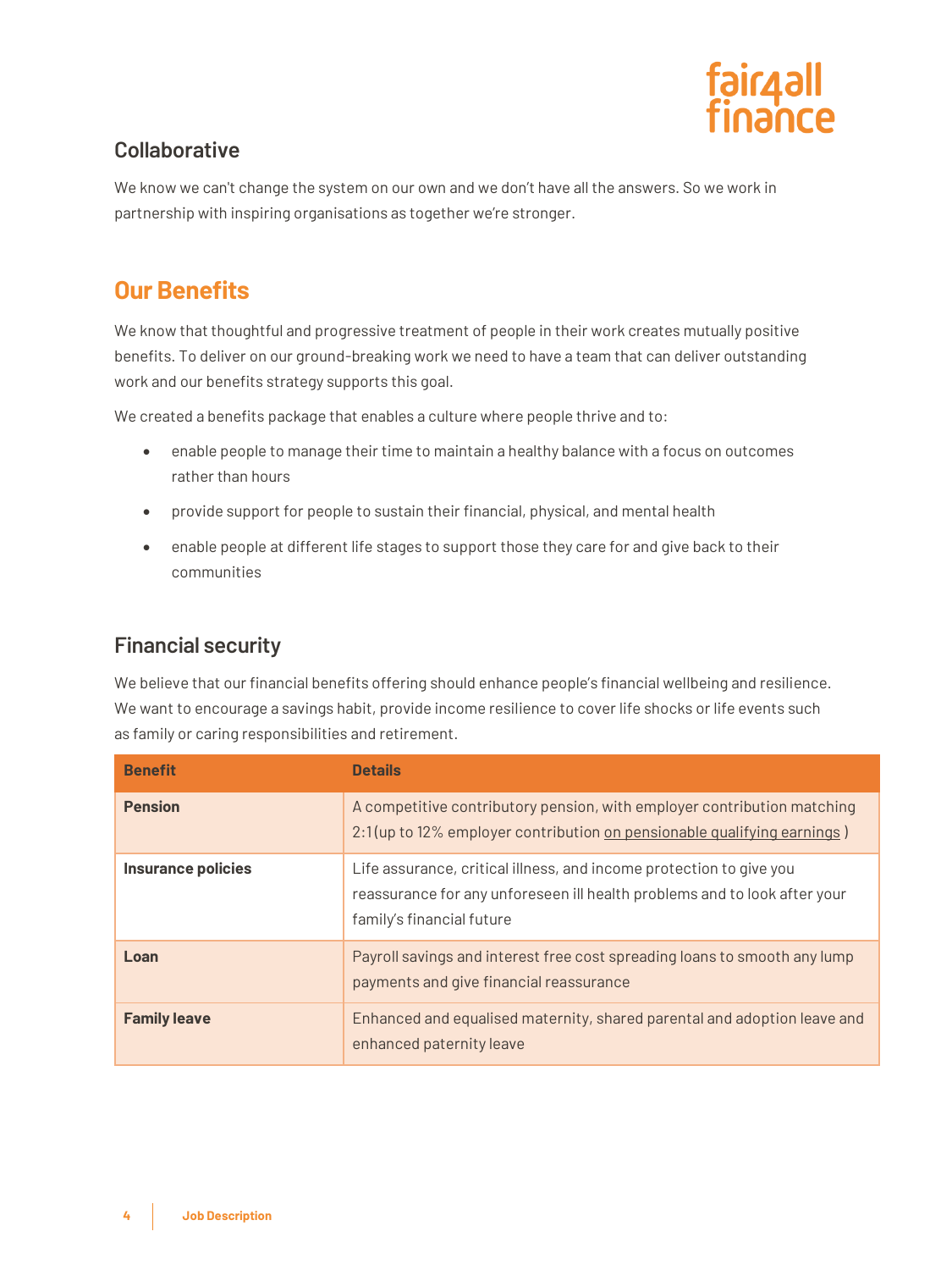

## **Health and wellbeing**

We want to ensure that our team can easily access everyday healthcare for mental and physical health and at a low personal cost. We encourage and support our people to proactively manage their health. Our health cash plan also covers your dependents and an option to add other members.

| <b>Benefit</b>                 | <b>Details</b>                                                                                                                                                                                       |
|--------------------------------|------------------------------------------------------------------------------------------------------------------------------------------------------------------------------------------------------|
| <b>Health care cash plan</b>   | Reimbursement for everyday health costs such as eye care, dental and<br>physiotherapy in addition to a range of alternative treatments such as<br>acupuncture and access to X-Rays and consultations |
| <b>Fitness and exercise</b>    | Access to discounted gym membership, health assessments and NHS<br>approved app to support mental and physical health                                                                                |
| <b>Health and legal advice</b> | 24-hour confidential telephone help line for financial, health or legal advice                                                                                                                       |
| <b>GP and prescriptions</b>    | 24-hour access to a GP with a prescription service                                                                                                                                                   |
| <b>Counselling</b>             | 8 face to face counselling sessions                                                                                                                                                                  |

### **Holidays**

Taking appropriate time off to recuperate and balance is a key part of our health and wellbeing strategy. Everyone is entitled to the same amount of enhanced company holiday regardless of their role or length of service.

| <b>Benefit</b>            | <b>Details</b>                                  |
|---------------------------|-------------------------------------------------|
| <b>Holiday allowance</b>  | 27 days holiday plus bank holidays (pro rata)   |
| <b>Additional holiday</b> | Buy up to 10 days additional holiday (pro rata) |

### **Agile working**

We recognise the importance of having a great balance between home and work responsibilities, so we do everything we can to support flexible working. Flexible working arrangements are something that we discuss collaboratively before any arrangements are agreed by your manager.

| <b>Benefit</b>              | <b>Detail</b>                                                                          |
|-----------------------------|----------------------------------------------------------------------------------------|
| <b>Flexible arrangement</b> | Flexible or hybrid remote/home and office working<br>$\bullet$                         |
|                             | Compressed or part time hours including 4-day week and 9-day<br>$\bullet$<br>fortnight |
|                             | Informal flexible arrangement around core hours of 10.00am -<br>$\bullet$              |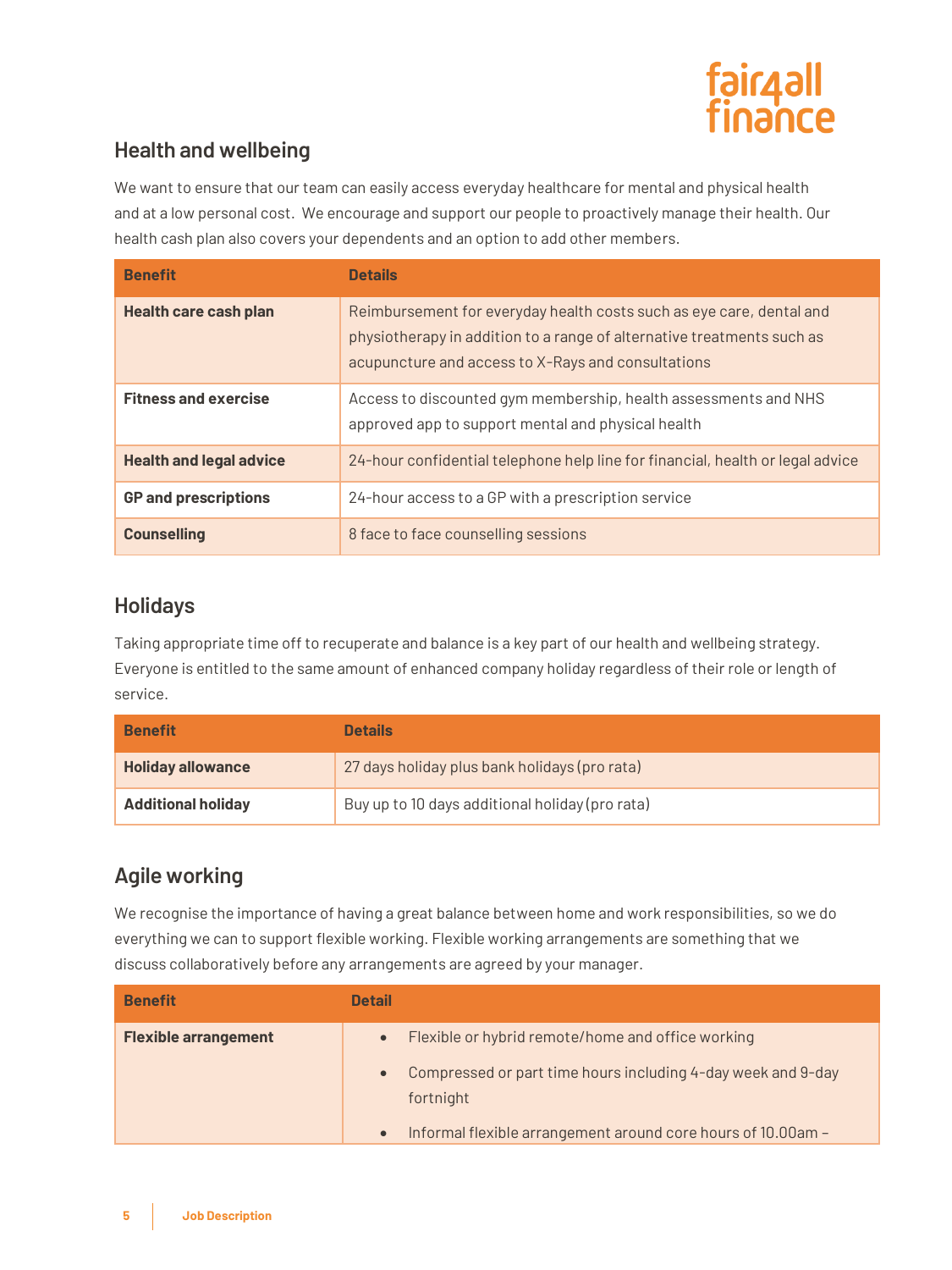

|                            | 4.00 <sub>pm</sub>                           |
|----------------------------|----------------------------------------------|
| <b>Moments that matter</b> | Time off to care for dependants<br>$\bullet$ |
|                            | • IVF and family planning                    |

### **Reflection, learning and development**

We are invested in your learning and development, and we expect you to be too. Our approach reflects what we know to be most effective, and we've adopted a 70:20:10 approach. 10% of our learning will be formal learning, 20% through coaching and independent learning and 70% through application in our roles.

We also set aside 2 days a month as a team, to create space for reading and reflection.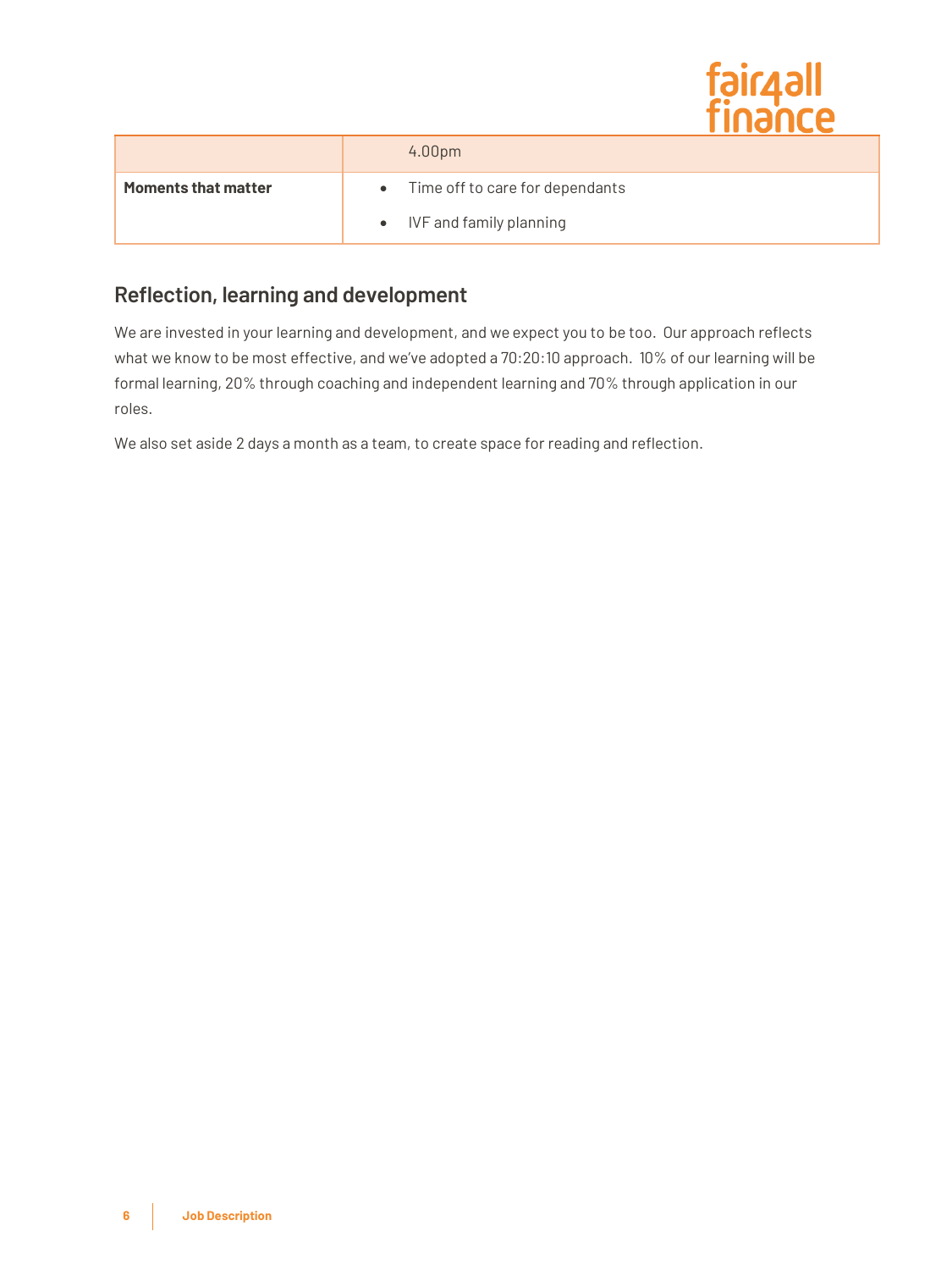

# **Consumer Insights and Marketing Executive**

| Location              | This role-holder will be expected to spend regular time every week in the<br>London office and at client meetings nation-wide; with flexibility on<br>working from home at other times                                                           |
|-----------------------|--------------------------------------------------------------------------------------------------------------------------------------------------------------------------------------------------------------------------------------------------|
| <b>Accountable to</b> | Head of Markets, Consumer Insights and Product Design                                                                                                                                                                                            |
| <b>Terms</b>          | Permanent, full-time role, open to and supportive of flexible working -<br>open to part time applicants (minimum four days a week)<br>Salary: £35k-£42k (pro rata for part time)<br>All applicants must have an existing Right to Work in the UK |

# **Role purpose**

Organisations in the Community Finance sector (namely credit unions, community development financial institutions and social fintechs) excel at serving customers in vulnerable circumstances across the UK and are experts in their customer base. Despite their strength in serving customers, awareness of these organisations is generally low, as is penetration within their potential customer base.

There is a diverse range of marketing capability and resource in community finance organisations, ranging from sophisticated marketing automation and analytics with reasonable budgets and campaigns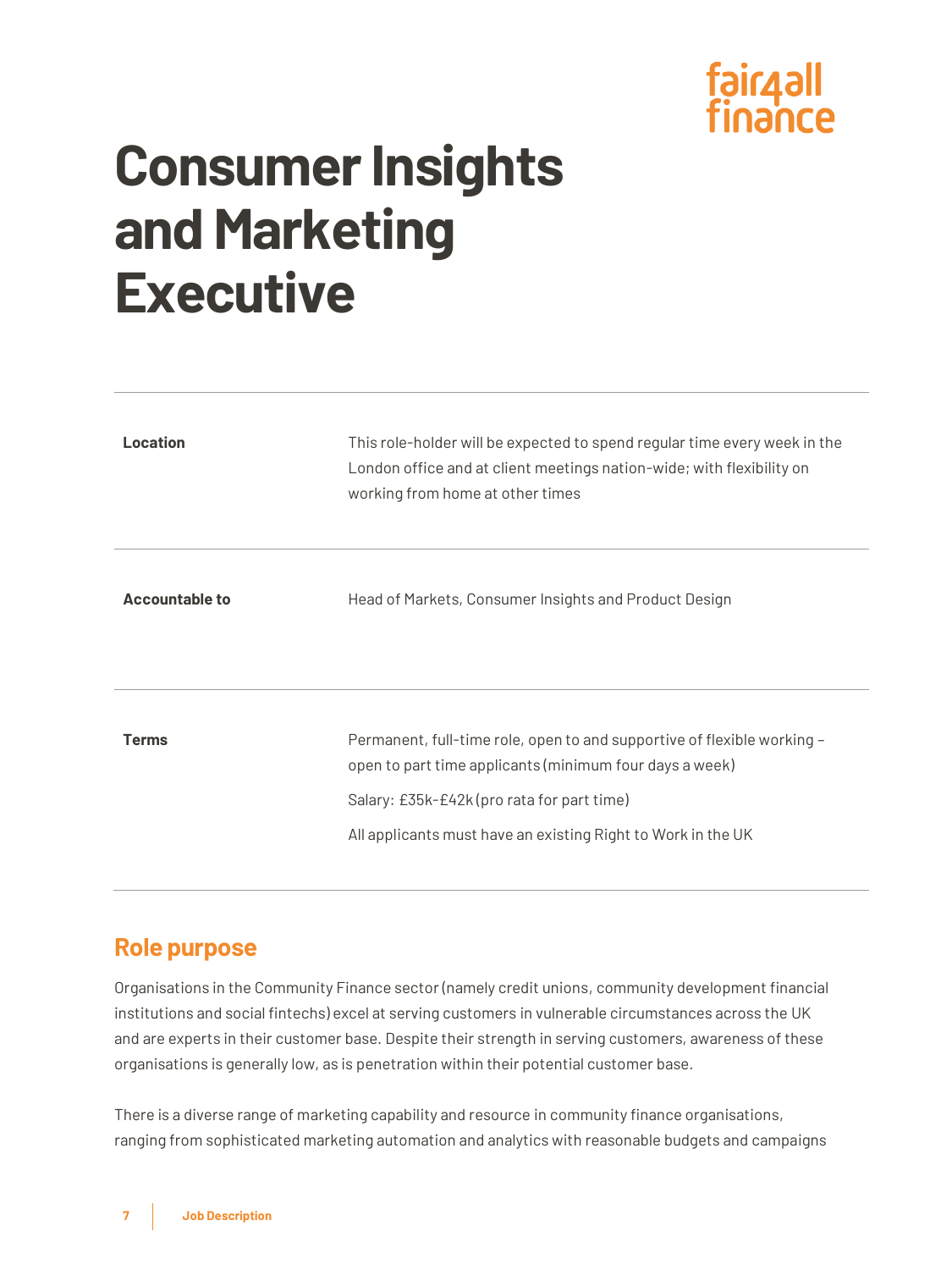

delivered by agencies, to a single person responsible for all aspects on a limited budget.

The person in this role will be responsible for managing our consumer insights projects, getting to the heart of the complex and varied issues that our end consumers face, sharing this insight internally and externally and recommending (and delivering) activity that can improve the lives of people in financially vulnerable circumstances.

You'll have experience in writing briefs, procuring brilliant agencies, ensuring projects run to plan and that we're staying true to our purpose with our work. You'll be adept at planning how we use and share insights to get the most impact from our wide range of stakeholders, which includes government, mainstream banks, regulators, community finance providers and charities.

We are also looking for someone to support community finance providers to develop their marketing capability, increasing the effectiveness of marketing through sector wide support and helping marketing teams within organisations to develop their skills and experience. You'll either deliver this from your own marketing expertise, or by being incisive and focused on identifying challenges and finding the right marketing specialists to support organisations.

Our remit extends to the wider financial services sector and working with mainstream banks to support them to more readily serve customers currently excluded from financial services. In this role you'll have opportunities to support major banks on their journey to financial inclusion, including sharing your learnings and sharing effective approaches on marketing, product and strategy, working with our wider propositions team.

The support that you deliver will have a direct impact on the lives of potentially millions of people who are living in vulnerable circumstances, building awareness of the organisations that can help them the most. For example, you'll help our investees to reach more customers, where the financial and social impact includes;

- Moneyline saving low-income customers £5.4m in interest payments compared to high cost lenders [\(view their latest social impact video with Michael Sheen\)](https://moneyline-uk.com/moneyline-social-impact/)
- Fair For You generating at [least £50.5m of social impact](http://fairforyou.org.uk/reports/) through their lending
- Credit Unions helping people in some of the most deprived areas in the UK to build their financial resilience, such as [Enterprise Credit Union](https://enterprisecreditunion.org/) in Merseyside and [HEY Credit Union](https://hullandeycu.co.uk/index) in East Yorkshire and North Lincolnshire

This role will suit someone who is passionate about putting consumers first in their work. You'll have led consumer insights projects and have been actively involved in turning insights into action. You'll have direct to customer marketing experience or have worked closely with marketing teams and understand the fundamentals of marketing strategy and delivery.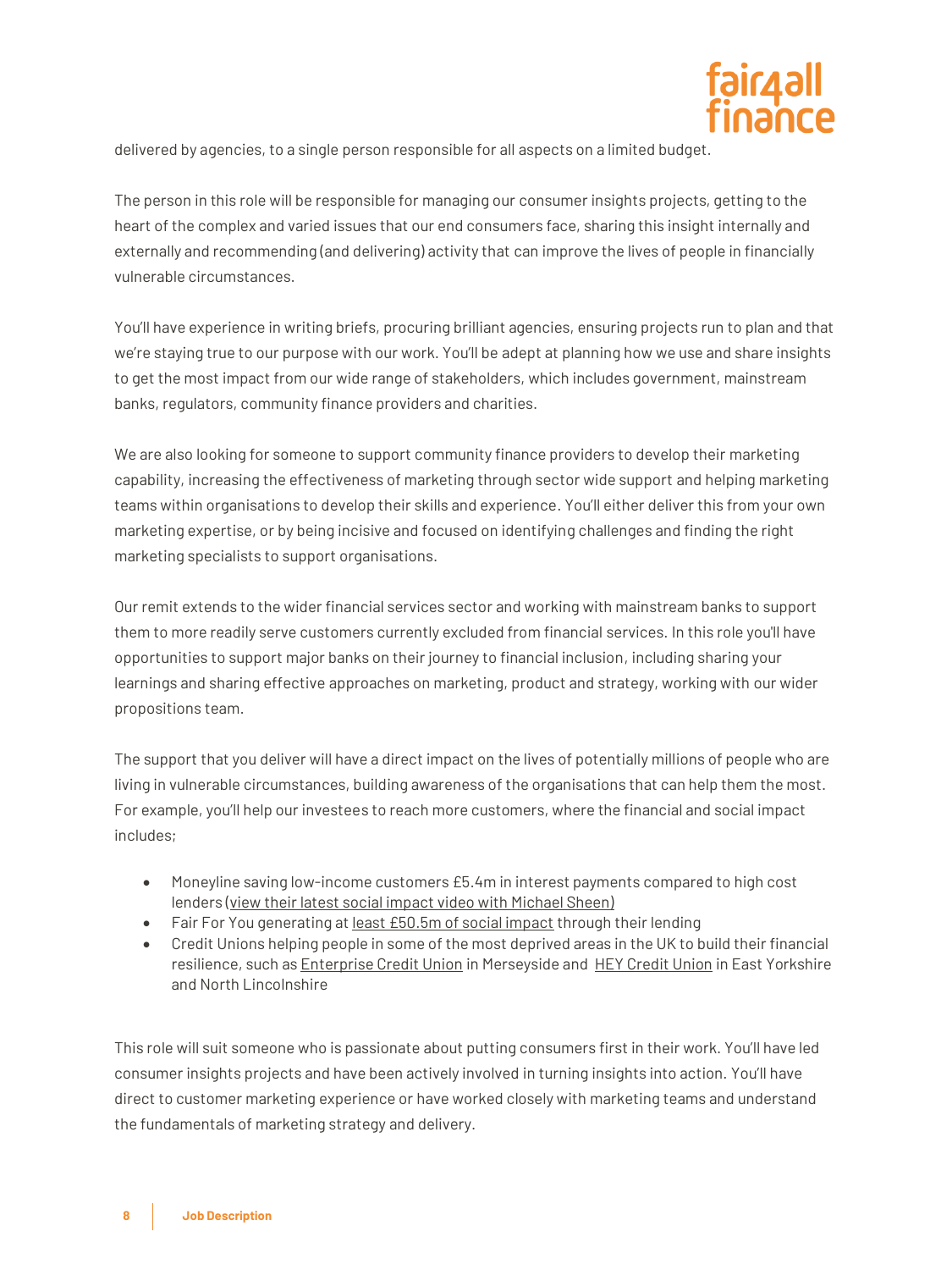

You'll be excited to drive change across a sector, working with organisations at differing levels of capability and working with a range of external stakeholders.

You'll be organised, often owning several project plans at once and thinking ahead to how the outputs of our work can have the most impact.

### **Your responsibilities**

### **1. Managing consumer insights projects from initial brief through to delivery to ensure our product, marketing and operational work is fit for purpose and meets customer needs – 40%**

### **This will include:**

- Developing your understanding of our strategic aims and initiatives, and where new consumer insights are needed to maximise the impact of our work
- Ensuring that our broad stakeholder groups are considered in the overall brief, and in the outputs, of our work
- Being an expert in Fair4All Finance's consumer segments, and an advocate for these internally and externally which may include running workshops to embed learnings
- Ownership of procurement of consumer insights agencies including writing briefs, managing assessment processes and contracting, working closely with our Operations team
- Working with agencies to design a clear project plan, and keeping all parties on track of both the objectives of the work and the deadlines
- Planning required deliverables, including toolkits, webinars, videos or other content, to share the outcomes of our work (working closely with our Communications team)

### **2. Through direct delivery and working with marketing agencies to ensure community finance providers get excellent support for marketing strategy and delivery – 30%**

To increase awareness of the community finance sector, you will manage initiatives that help to develop marketing capability across the sector. This will include:

• Working with marketing agencies on the development of marketing toolkits to support capability development across the sector, including guidance on marketing performance measurement, channel strategy, brand strategy and more. This applies to marketing that is both direct to customer, and through referral routes (for example through employer or housing association partnerships with lenders as many organisations currently have these relationships but have low penetration of the membership base)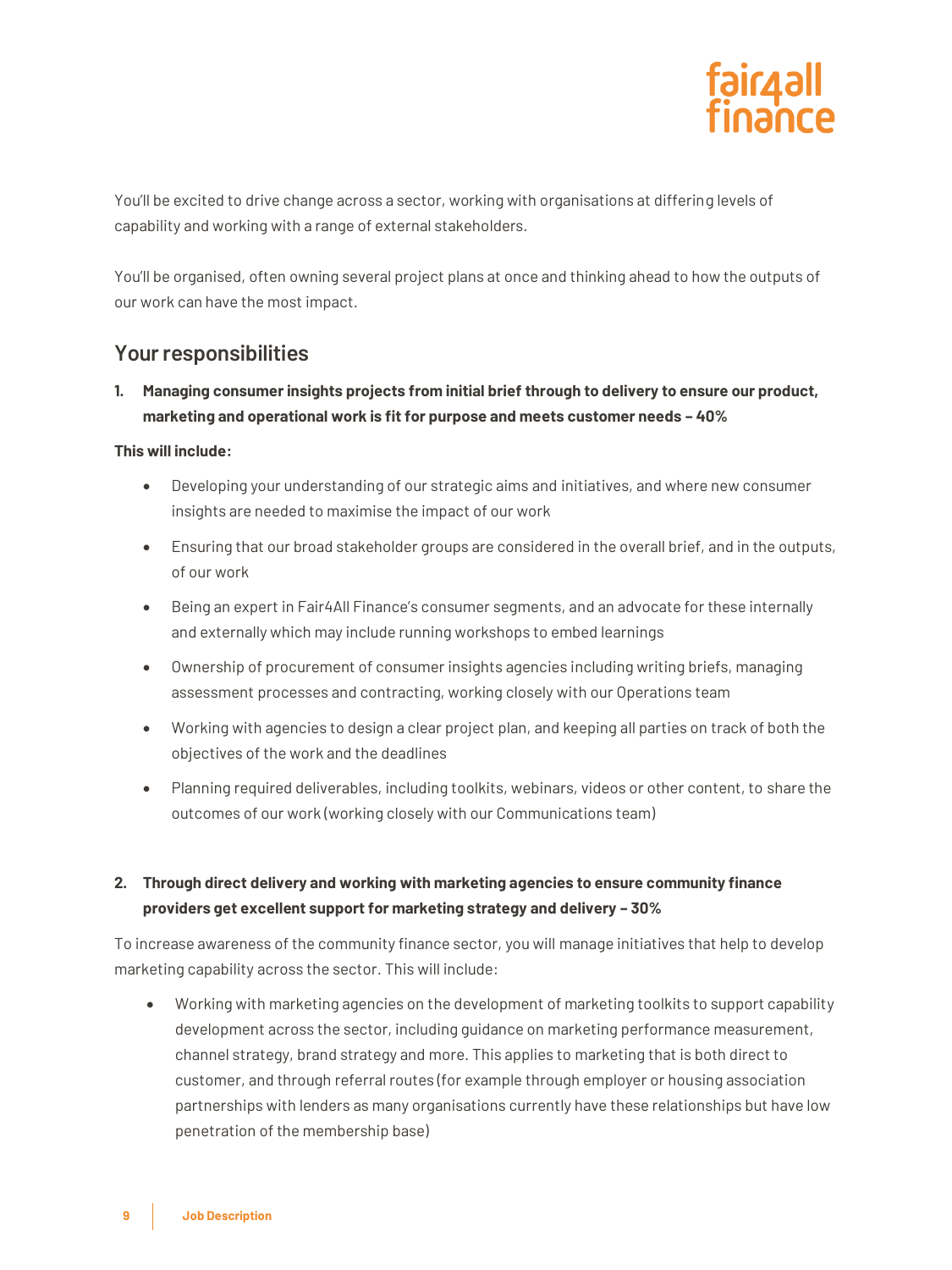

- Identifying new market and customer opportunities for the sector, monitoring market trends and delivering insights and recommended actions to support fast and effective execution
- Developing a content plan for regularly sharing knowledge to improve capability, whether directly or by procuring additional support. This could include a wide range of support for marketing leads across the sector including:
	- o facilitating webinars or roundtable events on specific aspects of marketing;
	- o collating best practice content, activity, practical guides and templates;
	- o commissioning content that can be white labelled for use by multiple organisations eg materials for employers to use in internal communications to drive uptake of the products and services they are able to offer through partnerships with lenders for.
	- Commissioning and managing the roll out of technical product training materials which help to enable referrals from organisations to lenders to target those most in need eg engaging with housing associations, whose residents are amongst the most vulnerable, to build understanding within their teams of the benefits of community finance lending and savings products and how to refer to lenders using HM Treasury approved credit broking exemptions aimed at facilitating help getting to those who need it most

Success looks like increased brand awareness, reduced cost per acquisition and helping organisations to reach and serve a more diverse customer base (in terms of product holding, financial circumstances and into minority characteristics who we know are more likely to be excluded from mainstream financial services).

### **3. Awareness raising activity for the Community Finance sector – 20%**

To support our strategic priority of growing the affordable credit sector, support and lead initiatives that help grow the awareness of affordable credit. This could include working with other organisations such as Money and Pensions Service to provide content and support for their plans, or to directly lead activity that raises awareness of community finance providers through direct to customer campaigns that we deliver or fund lenders to implement using white labelled campaign collateral (for example, leading work to design one set of campaign assets that can be used by a range of providers)

You will use your consumer insights, and any previous marketing experience, to identify what successful campaigns look like and to identify where specialist agencies are required.

### **4. Wider content and comms support – 10%**

On an ad-hoc basis, use your capability to support our Communications and Content team, such as repurposing customer insights and analysis for different audiences, supporting our social media delivery and promotion of Fair4All Finance content and events.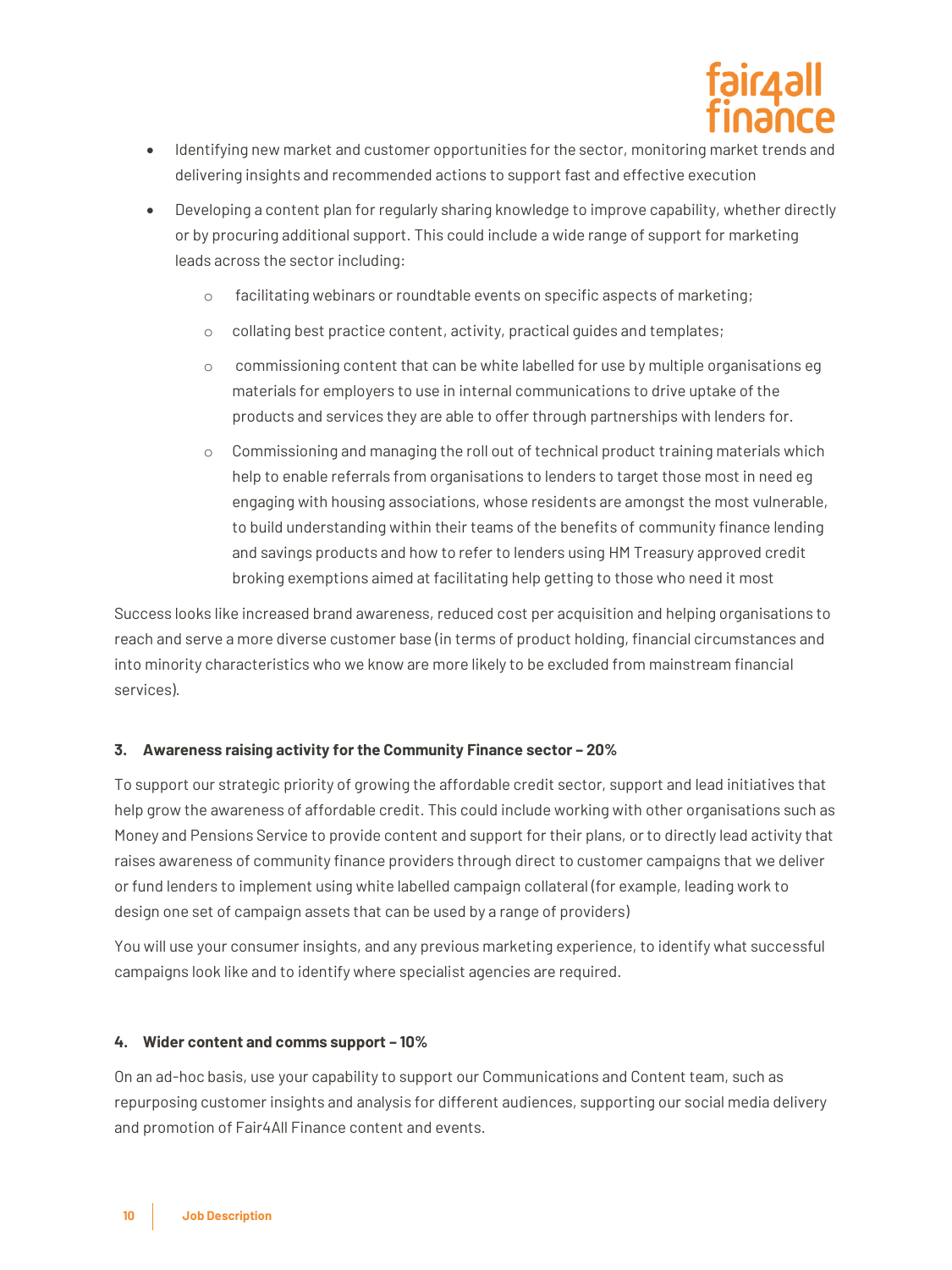

# **Person specification**

### **Essential experience and capabilities**

To be successful you will need:

- A curious nature, challenging us to think about the gaps in our knowledge, and what research and insights will increase the impact of our work
- Experience in generating actionable insights that support delivery of product and marketing strategies
- Experience in managing consumer insights and research projects, from brief writing and assessment of providers through to project planning and delivery
- Experience of customer focused design and delivery, including customer persona work, customer insights and its implications for marketing strategy and delivery
- Strong organisational skills to develop and manage project plans and budgets when working with external agencies
- Procurement and contract management experience to maximise the impact of external spend
- Experience working in, or closely with, direct to customer marketing teams
- Preparation of compelling and exacting market and marketing analyses
- Strong stakeholder management skills

### **Desirable experience and capabilities**

It would be great if you also have:

- Experience of working for a financial services organisation or with clients in the financial services sector
- Marketing delivery and measurement experience across a range of channels (online and offline) in a direct to consumer role – this could be in an organisation or at an agency
- Understanding of market segmentation, strategy, planning and execution of marketing activities across a variety of channels

### **Personal characteristics**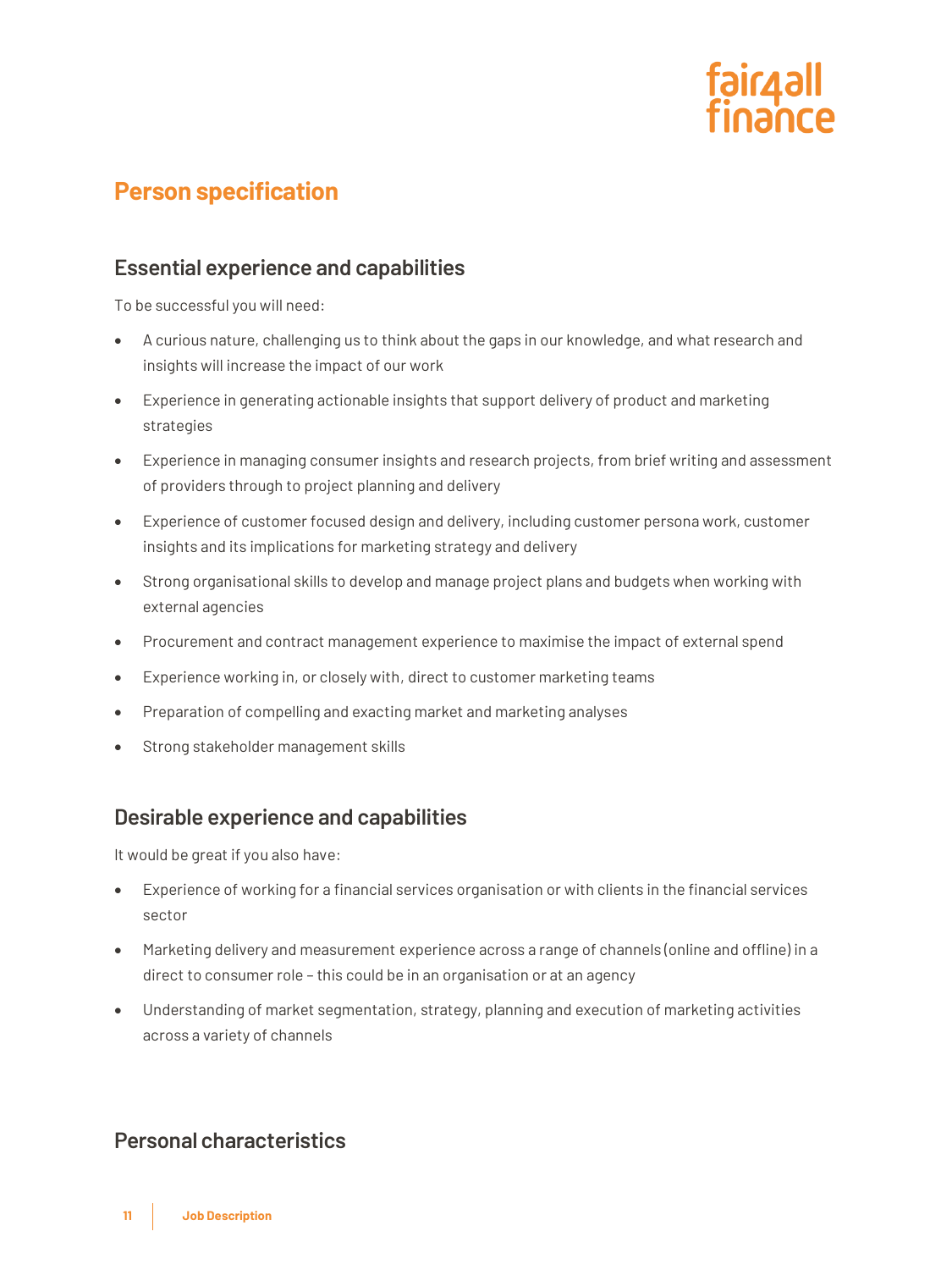

- Our ideal candidate will be organised, flexible, creative, and resourceful
- You'll be experienced at dealing with stakeholders, building relationships internally and externally
- You will be innately curious about how to tackle complex tasks and reach those who are excluded from, or not engaged with, financial services providers
- You will be passionate about our mission to increase the financial resilience of people in vulnerable circumstances, and seek continued learning and development either formally or through supporting other projects across the organisation as and when required
- You'll be able to deal with complexity and uncertainty, and work under your own initiative

# **Terms of employment**

All applicants must have an existing Right to Work in the UK.

**Fair4All Finance is committed to being a diverse organisation that is truly representative of the people and communities we serve.** We are an equal opportunities employer with an inclusive environment where different experiences, expertise and perspectives are valued, where everyone is encouraged to grow and develop and all team members can contribute to their fullest potential.

Applications are welcome from people of any age, sex, gender identity, disability, marriage or civil partnership, pregnancy and maternity, religion or belief, race, sexual orientation, transgender status or social economic background. We are determined to ensure that all team members and applicants receive fair and equitable treatment or are not disadvantaged by any inappropriate conditions or requirements being placed on them.

When we are recruiting, we actively seek to reach a diverse pool of candidates. We are happy to consider any reasonable adjustments that potential team member may need to be successful. We recognise the importance of a good balance between work and home life, so we do everything we reasonably can to accommodate flexible working.

# **Applications**

- Please apply through **BeApplied** by 18 July
- We may contact you prior to the closing date to arrange an interview
- If you would like to have an informal chat about the role before applying, please email [jobs@fair4allfinance.org.uk](mailto:jobs@fair4allfinance.org.uk)